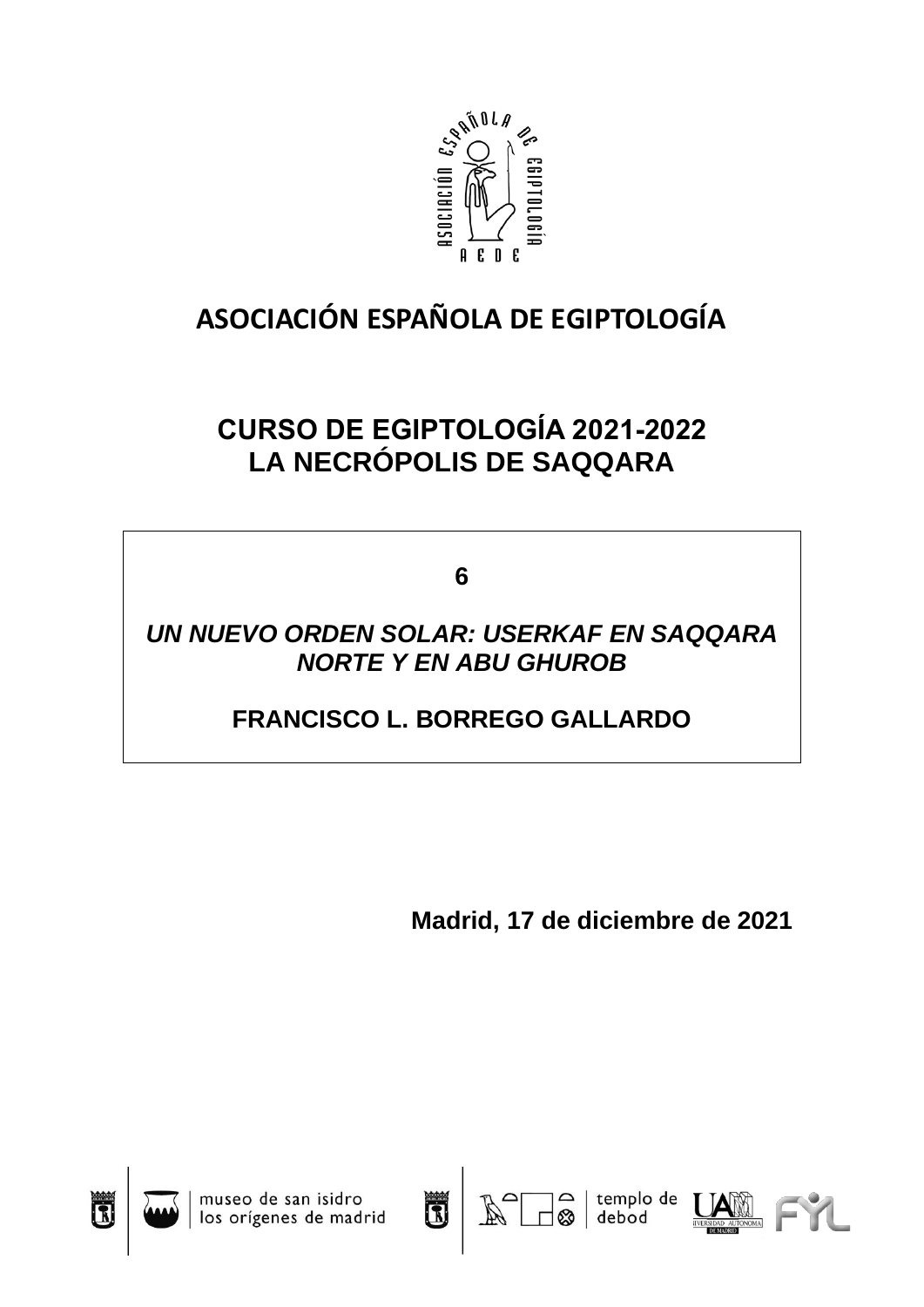## **Un nuevo orden solar: Userkaf en Saqqara Norte y en Abu Ghurob Francisco L. Borrego Gallardo**

- 1. Introducción: Egipto a finales de la dinastía IV
	- 1.1. Nuevos horizontes: el reinado de Menkaura
	- 1.2. La cuestión de la sucesión a la Corona
	- 1.3. El reinado de Shepseskaf
- 2. El reinado de Userkaf
	- 2.1. Ascendencia y genealogía: debates y propuestas recientes
	- 2.2. Titulatura y cronología
	- 2.3. La familia real
	- 2.4. Actividades y hechos
- 3. El complejo funerario de Userkaf en Saqqara Norte
	- 3.1. Fuentes e historia breve de la investigación
	- 3.2. Ubicación y topografía
	- 3.3. Disposición y arquitectura del complejo de Userkaf
		- 3.3.1. Pirámide principal y pirámide secundaria
		- 3.3.2. Áreas de culto
	- 3.4. Disposición y arquitectura del complejo de Neferhetepes
	- 3.5. Programa logoicónico
- 4. El templo solar de Userkaf en Abu Ghurob
	- 4.1. Fuentes e historia breve de la investigación
	- 4.2. Ubicación y topografía
	- 4.3. Disposición y arquitectura
	- 4.4. Programa logoicónico
	- 4.5. Problemas de interpretación
- 5. Razones, recuerdos, reflexiones
	- 5.1. Los monumentos de Userkaf: espacios y tiempos
	- 5.2. La memoria de Userkaf en la necrópolis menfita
- 5.3. Un nuevo orden solar: la personalidad de Userkaf en el Reino Antiguo

## **Bibliografía**

Arnold, Di.

1998 "Royal cult complexes of the Old and Middle Kingdoms", en B. E. Shafer (ed.), *Temples of Ancient Egypt*, London-New York, 31-85.

Arnold, Do.; Ziegler, C. (eds.)

1999 *Egyptian Art in the Age of Pyramids*, New York.

Baines, J.; Parkinson, R. B.

1997 "An Old Kingdom Record of an Oracle? Sinai Inscription 13", en J. van Dijk (ed.), *Essays on Ancient Egypt in Honour of Herman Te Velde*, Groningen, 9-27.

von Beckerath, J.

1999<sup>2</sup> *Handbuch der ägyptischen Königsnamen*, Mainz am Rhein (*MÄS* 49). Brinkmann, V. (ed.)

2010 *Sahure. Tod un Leben eines grossen Pharao*, Frankfurt am Main. Ćwiek, A.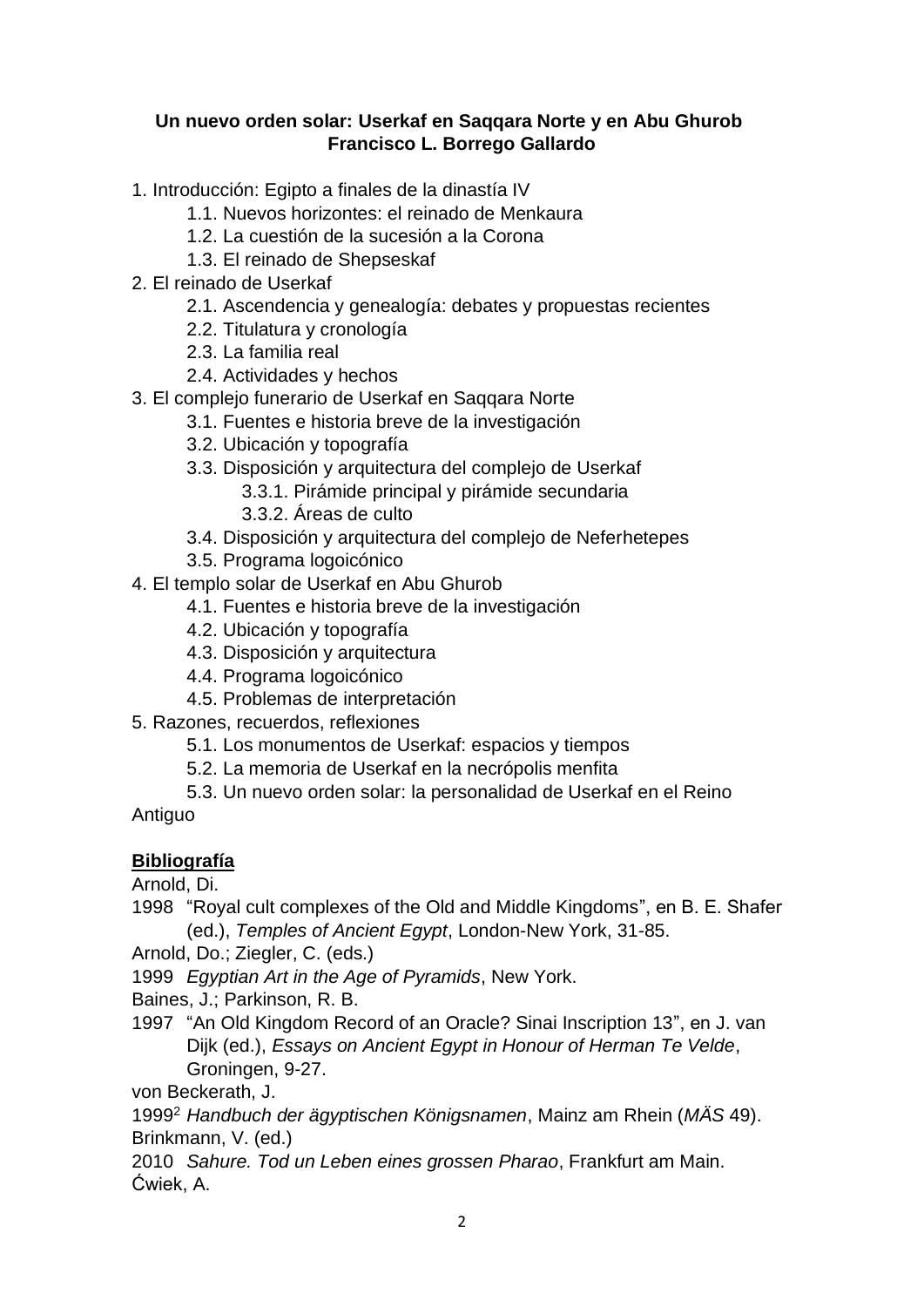2003 *Relief Decoration in the Royal Funerary Complexes of the Old Kingdom: Studies in the Development, Scene Content and Iconography*, Warsaw.

Dodson, A.

2006 *Las pirámides del antiguo Egipto*, Barcelona.

Dodson, A.; Hilton, D.

2004 *Las familias reales del antiguo Egipto*, Madrid.

Edel, E.; Haeny, G.; Helck, W.; Kaiser, W.; Kaplony, P.; Ricke, H.; Schott, S. 1969 *Das Sonnenheiligtum des Königs Userkaf. II. Die Funde*, Wiesbaden (*BÄBA* 8).

Edwards, I. E. S.

2003 *Las pirámides de Egipto*, Barcelona.

el-Khouli, A.

1978 "Excavations at the Pyramid of Userkaf, 1976: Preliminary Report", *JEA* 64, 35-43.

1980 "Excavations at the pyramid of Userkaf 1979: preliminary report", *JEA* 66, 46-47.

1985 "Excavation at the pyramid of Userkaf", *JSSEA* 15, 86-93. Gundacker, R.

2015 "Die (Auto)Biographie des Schepsesptah von Saqqarah. Ein neuer Versuch zur Rekonstruktion der Inschrift und ein Beitrag zur stilistichen Grundlegung des wiederhergestellten Textes", *LingAeg* 23, 61-105.

Hassan, S.

1943 *Excavations at Gîza. Vol. IV. 1932-1933*, Cairo.

Hays, H. M.

2002 "The historicity of Papyrus Westcar", *ZÄS* 129, 20-30.

Jánosi, P.

- 2008 "Das Geheimnis der Alten Reichs-Spolien in der Pyramide Amenemhets I.", *Sokar* 17, 58-65.
- Jeffreys, D.
- 1998 "The topography of Heliopolis and Memphis: some cognitive aspects", en H. Guksch y D. Polz (eds.), *Stationen. Beiträge zur Kulturgeschichte*

*Ägyptens, Rainer Stadelmann gewidmet*, Mainz am Rhein, 63-71.

Jéquier, G.

1928 *Le Mastabat Faraoun*, Le Caire.

Jiménez Fernández, J.; Jiménez Serrano, A.

2008 *Manetón. Historia de Egipto*, Madrid (*Akal / Oriente* 12).

Kammerzell, F.

2001 "'… within the Altar of the Sun'. An unidentified hieroglyph and the construction of the sun temple Nhn-R<sup>'w</sup>", *LingAeg* 9, 153-164.

Kaplony, P.

- 1981 *Die Rollsiegel des Alten Reichs. II. Katalog der Rollsiegel*, 2 vols., Bruxelles (*MonAeg* 3).
- Krejčí, J.; Magdolen, D.
- 2006 "Research into Fifth Dynasty sun temples past, present and future", en M. Bárta (ed.), *The Old Kingdom Art and Archaeology. Proceedings of the Conference held in Prague, May 31 – June 4, 2004*, Prague, 185- 191.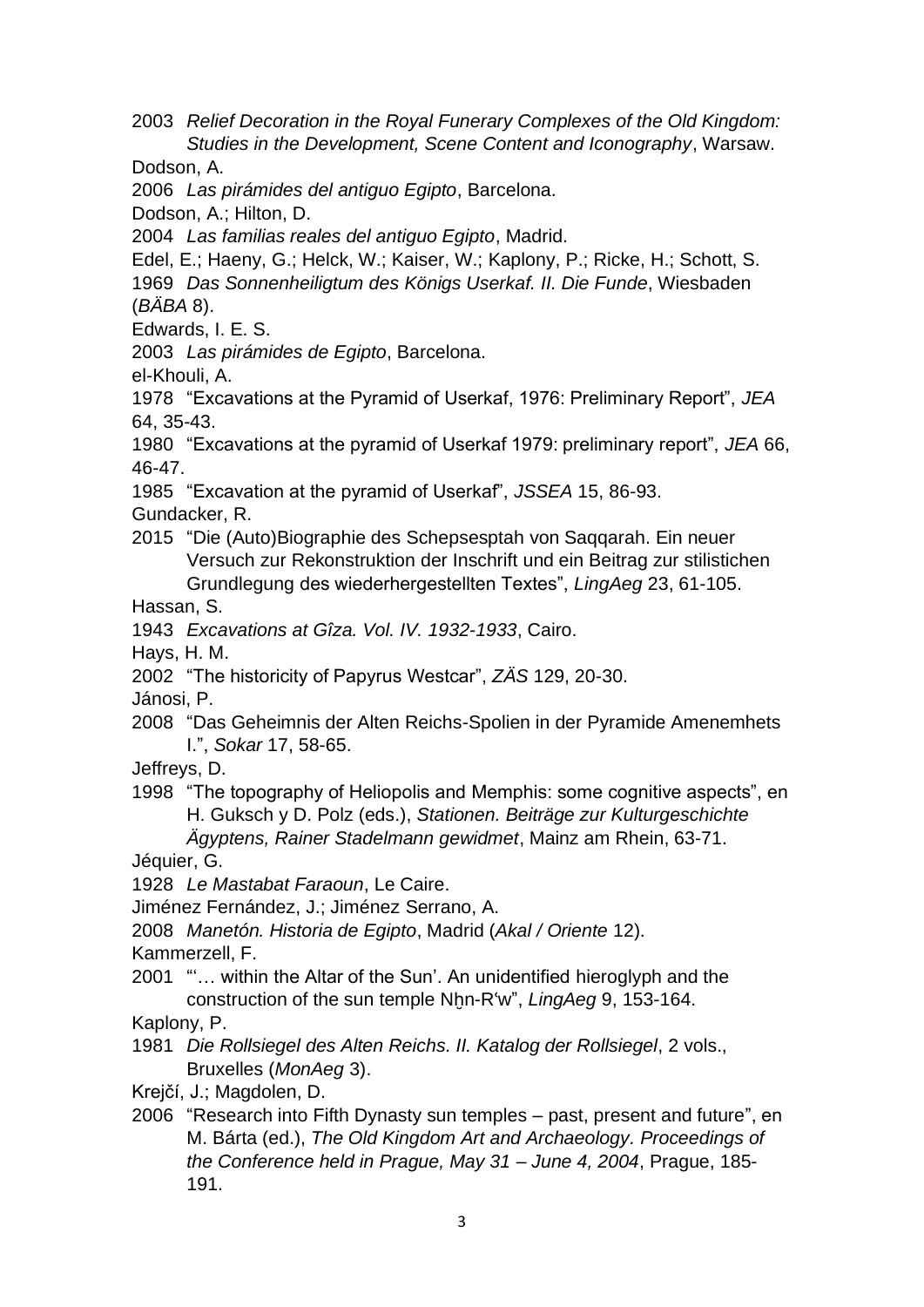Labrousse, A.

- 1997 "Un bloc décoré du temple funéraire de la mère royale Néferhétephès", en C. Berger y B. Mathieu (eds.), *Études sur l'Ancien Empire et la nécropole de Saqqâra dédiées à Jean-Philippe Lauer*, Montpellier (*OrMonsp* 9), 263-270.
- Labrousse, A.; Lauer, J.-P.
- 2000 *Les complexes funéraires d'Ouserkaf et de Néferhétepès*, 2 vols., Le Caire (*BdE* 130).
- Lauer, J.-P.
- 1955 "Le temple haut de la pyramide du roi Ouserkaf à Saqqarah", *ASAE* 53 (1), 119-133.
- 1988 *Saqqarah, une vie. Entretiens avec Philippe Flandrin*, Paris.

Lehner, M.

2003 *Todo sobre las pirámides*, Barcelona.

Navrátilová, H.

- 2007 *The Visitors' Graffiti of Dynasties XVIII and XIX in Abusir and Northern Saqqara*, Prague.
- Nuzzolo, M.
- 2010 "The V Dynasty Sun Temples personnel: an overview of titles and cult practise through the epigraphic evidence", *SAK* 39, 289-312.
- 2013 "From Lepsius to Borchardt: archaeological investigations at the Fifth Dynasty sun temples in Abu Ghurab", en M. Betrò y G. Miniaci (eds.), *Talking along the Nile: Ippolito Rosellini, travellers and scholars of the 19th century in Egypt. Proceedings of the international conference held on the occasion of the presentation of progetto Rosellini. Pisa, June 14- 16, 2012*, Pisa, 163-175.
- 2015 "Royal authority, divine legitimization: topography as an element of acquisition, confirmation and renewal of power in the Fifth Dynasty", en F. Coppens, J. Janák y H. Vymazalová (eds), *Royal versus divine authority: acquisition, legitimization and renewal of power, Prague, June 26-28, 2013. 7. Symposium zur ägyptischen Königsideologie / 7th symposium on Egyptian royal ideology*, Wiesbaden, 289-304.
- 2016 "The Fifth Dynasty sun temples and their relationship with the contemporary pyramids", en I. Hein, N. Billing y E. Meyer-Dietrich (eds.), *The pyramids: between life and death. Proceedings of the workshop held at Uppsala University, Uppsala, May 31st - June 1st, 2012*, Uppsala, 163-186.
- 2018 *The Fifth Dynasty sun temples. Kingship, architecture and religion in Third Millennium BC Egypt*, Prague.

Nuzzolo, M.; Krejčí, J.

2017 "Heliopolis and the solar cult in the Third Millennium BC", *Ä&L* 27, 357- 379.

Parra Ortiz, J. M.

2009<sup>2</sup> *Historia de las pirámides de Egipto*, Madrid.

Quirke, S.

2003 *Ra, el dios del Sol. La adoración al Sol en el Antiguo Egipto*, Madrid.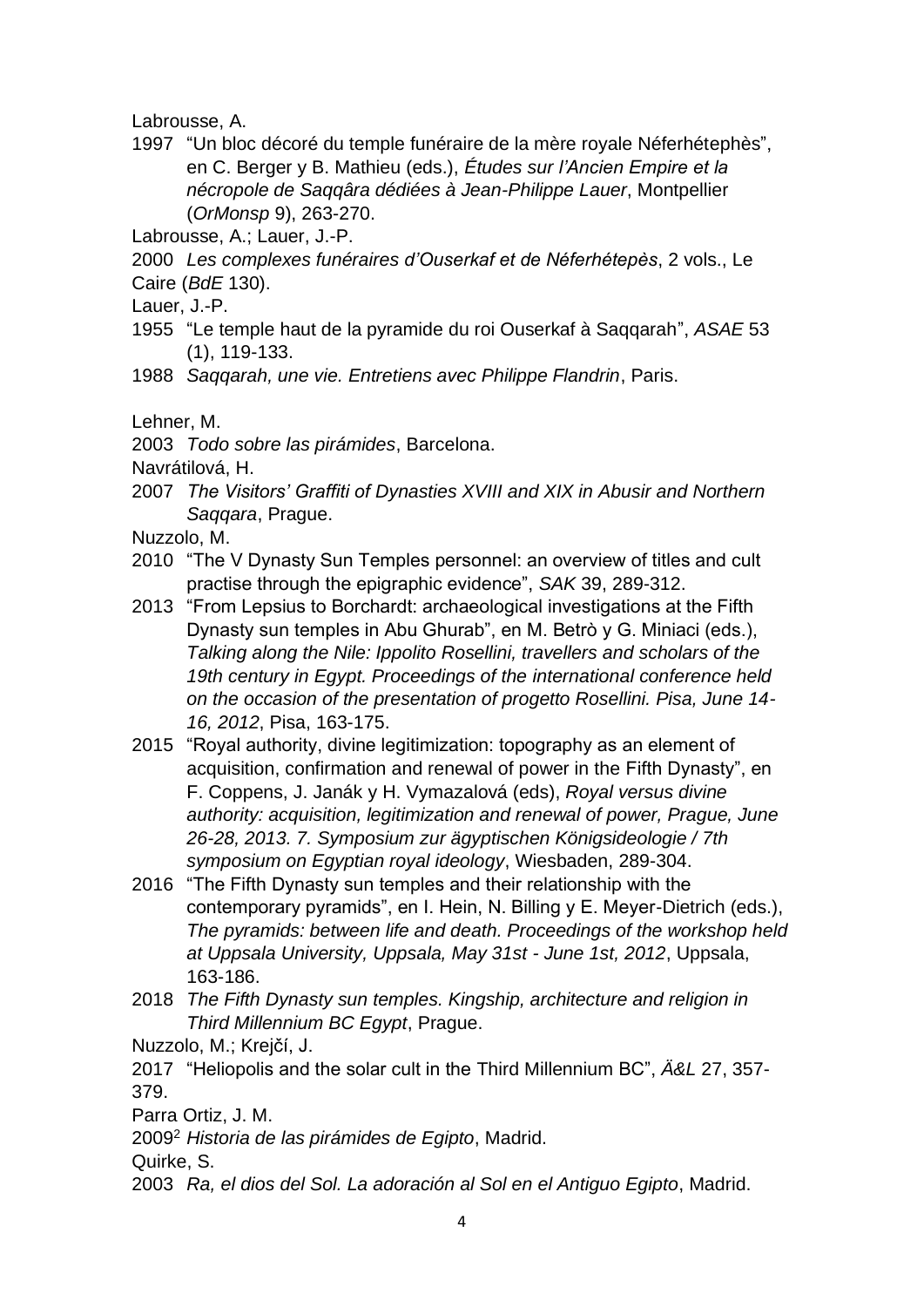Ricke, H.

- 1956 "Erster Grabungsbericht über das Sonnenheiligtum des Königs Userkaf bei Abusir", *ASAE* 54 (1), 75-82.
- 1957 "Zweiter Grabungsbericht über das Sonnenheiligtum des Königs Userkaf bei Abusir", *ASAE* 54 (2), 305-316.
- 1958 "Dritter Grabungsbericht über das Sonnenheiligtum des Königs Userkaf bei Abusir", *ASAE* 55 (1), 73-77.

1965 *Das Sonnenheiligtum des Königs Userkaf 1. Der Bau*, Kairo (*BÄBA* 7). Shirai, Y.

2005 "Royal Funerary Cults During the Old Kingdom", en K. Piquette y S. Love (eds.), *Current Research in Egyptology 2003. Proceedings of the Fourth Annual Symposium which took place at the Institute of Archaeology, University College London 18-19 January 2003*, Oxford, 149-162.

Stadelmann, R.

- 2000 "Userkaf in Saqqara und Abusir. Untersuchungen zur Thronfolge in der 4. und frühen 5. Dynastie", en M. Bárta y J. Krejčí (eds.), *Abusir and Saqqara in the Year 2000*, Praha (*ArOrSupp* IX), 529-542.
- 2007a "Die Altarplattform im Norden des Djoser-Bezirkes", *Sokar* 15, 6-13.
- 2007b "Der Kopf des Userkaf aus dem »Taltempel« des Sonnenheiligtums in Abusir", *Sokar* 15, 56-61.

Stock, H.

- 1956 "Bericht über die erste Kampagne am Sonnenheiligtum des Userkaf bei Abusir (Winter 1954-55)", *Or* 25 (1), 74-80.
- Strudwick, N.
- 2005 *Texts from the Pyramid Age*, Atlanta (*WAW* 16).

Swelim, N.

1988 "The Dry Moat of the Netjerykhet Complex", en J. Baines, T. G. H. James, A. Leahy y A. F. Shore (eds.), *Pyramid Studies and Other Essays Presented to I. E. S. Edwards*, London, 12-22.

Verner, M.

- 2002 *The Pyramids. The Mystery, Culture, and Science of Egypt's Great Monuments*, Cairo.
- 2005 "Contemporaneus evidence for the relative chronology of dyns. 4 and 5", en E. Hornung, R. Krauss y D. A. Warburton (eds.), *Ancient Egyptian Chronology*, Leiden-Boston, 124-143.
- 2014 *Sons of the Sun. Rise and Decline of the Fifth Dynasty*, Prague.

2014-5 "Thoughts on the Fifth Dynasty Sun Temples", *MDAIK* 70-71, 457- 461.

Verner, M.; Brůna, V.

2011 "Why was the Fifth Dynasty cemetery founded at Abusir?", en N. Strudwick y H. Strudwick (eds.), *Old Kingdom, New Perspectives. Egyptian Art and Archaeology 2750-2150 BC*, Oxford, 286-294.

Wilkinson, T. A. H.

2000 *Royal Annals of Ancient Egypt. The Palermo Stone and its associated fragments*, London-New York.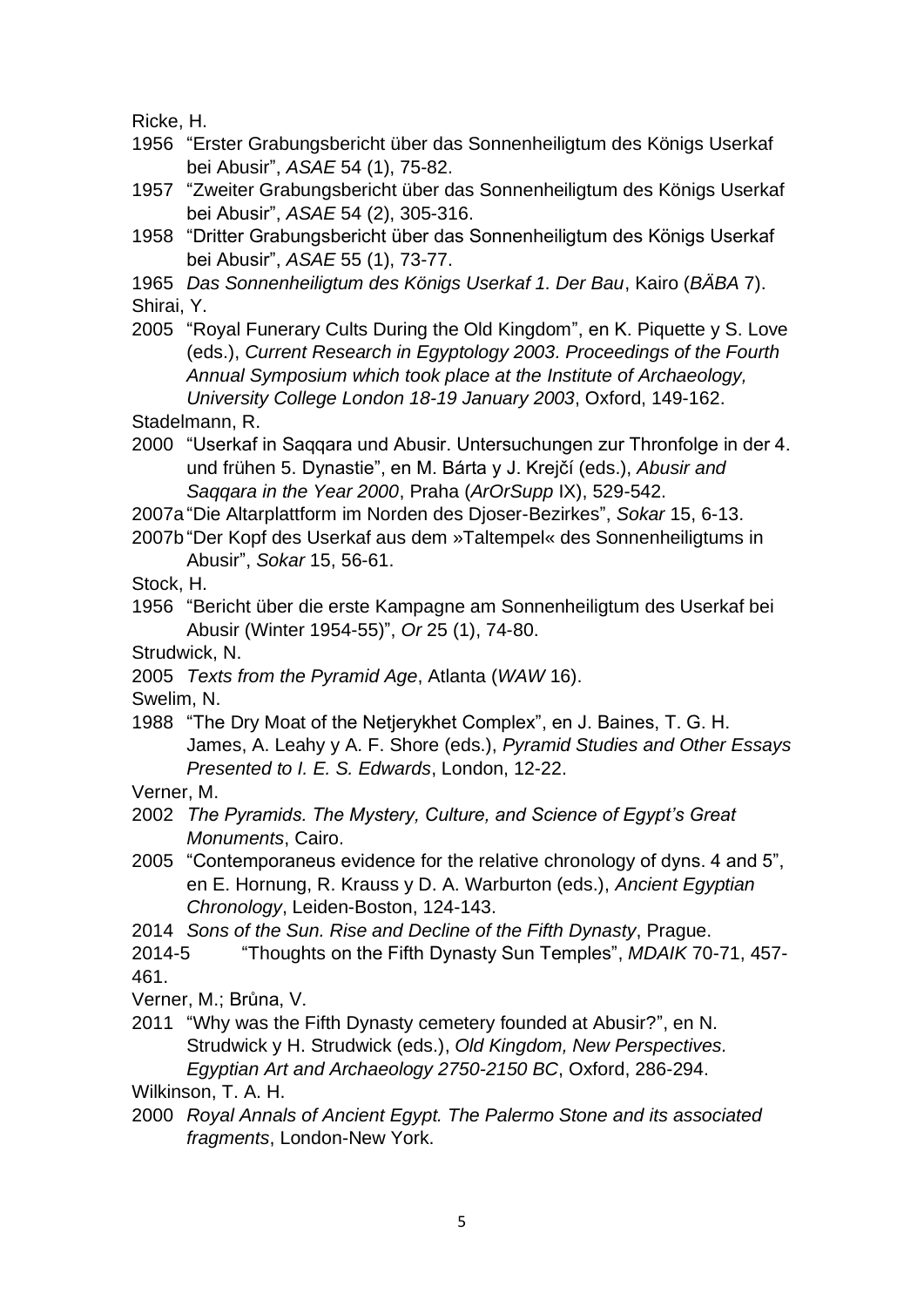#### **Documentos**

## **Periodización del Egipto del Reino Antiguo y el Primer Periodo Intermedio** (se señala también el lugar de la necrópolis regia) **Reino Antiguo:** *c***. 2686-2160 a.C.**  Dinastía III: *c*. 2686-2613 a.C. Necheryjet (Dyeser) *c*. 2686-2667 a.C. Saqqara norte (pirámide escalonada) Sejemjet *c*. 2667-2659 a.C. Saqqara norte Sanajt (Nebka) *c*. 2659-2637 a.C.? ¿? Jaba (Huni) *c*. 2637-2613 a.C. ¿Zawiyet el-Aryan? Dinastía IV: *c*. 2613-2494 a.C. Snefru *c*. 2613-2589 a.C. Meidum (1) – Dahshur (2) Jufu [Keops] *c*. 2589-2566 a.C. Guiza Dyedefra *c*. 2566-2558 a.C. Abu Rawash Jafra [Kefrén] *c*. 2558-2532 a.C. Guiza Menkaura [Micerino] *c*. 2532-2503 a.C. Guiza Shepseskaf *c*. 2503-2498 a.C. Saqqara sur Dinastía V: *c*. 2494-2345 a.C. Userkaf *c*. 2494-2487 a.C. Saqqara norte Sahura *c*. 2487-2475 a.C. Abusir Neferirkara (Kakai) *c*. 2475-2455 a.C. Abusir Neferefra *c*. 2455-2452 a.C.? Abusir Shepseskara (Isi) *c*. 2452-2445 a.C.? ¿Abusir? Nyuserra (Ini) *c*. 2445-2421 a.C. Abusir Menkauhor (Ikauhor) *c*. 2421-2414 a.C. Saqqara Norte Dyedkara (Isesi) *c*. 2414-2375 a.C. Saqqara sur Unis *c*. 2375-2345 a.C. Saqqara norte Dinastía VI: *c*. 2345-2181 a.C. Teti *c*. 2345-2323 a.C. Saqqara norte Userkara *c*. 2323-2321 a.C. ¿? Pepy I *c*. 2321-2287 a.C. Saqqara sur Merenra *c*. 2287-2278 a.C. Saqqara sur Pepy II *c*. 2278-2218 a.C. Saqqara sur Nemtyemsaf II *c*. 2218-2217 a.C. ¿? Neitiqerty Saptah 2217-¿? a.C. ¿? Dinastía VII/VIII: *c*. 2181-2160 a.C. Qakara Ibi **Saqqara** sur ¿? **Neferkaura** ¿? **Neferkauhor** ¿? Wadyekara ¿? Ity ¿?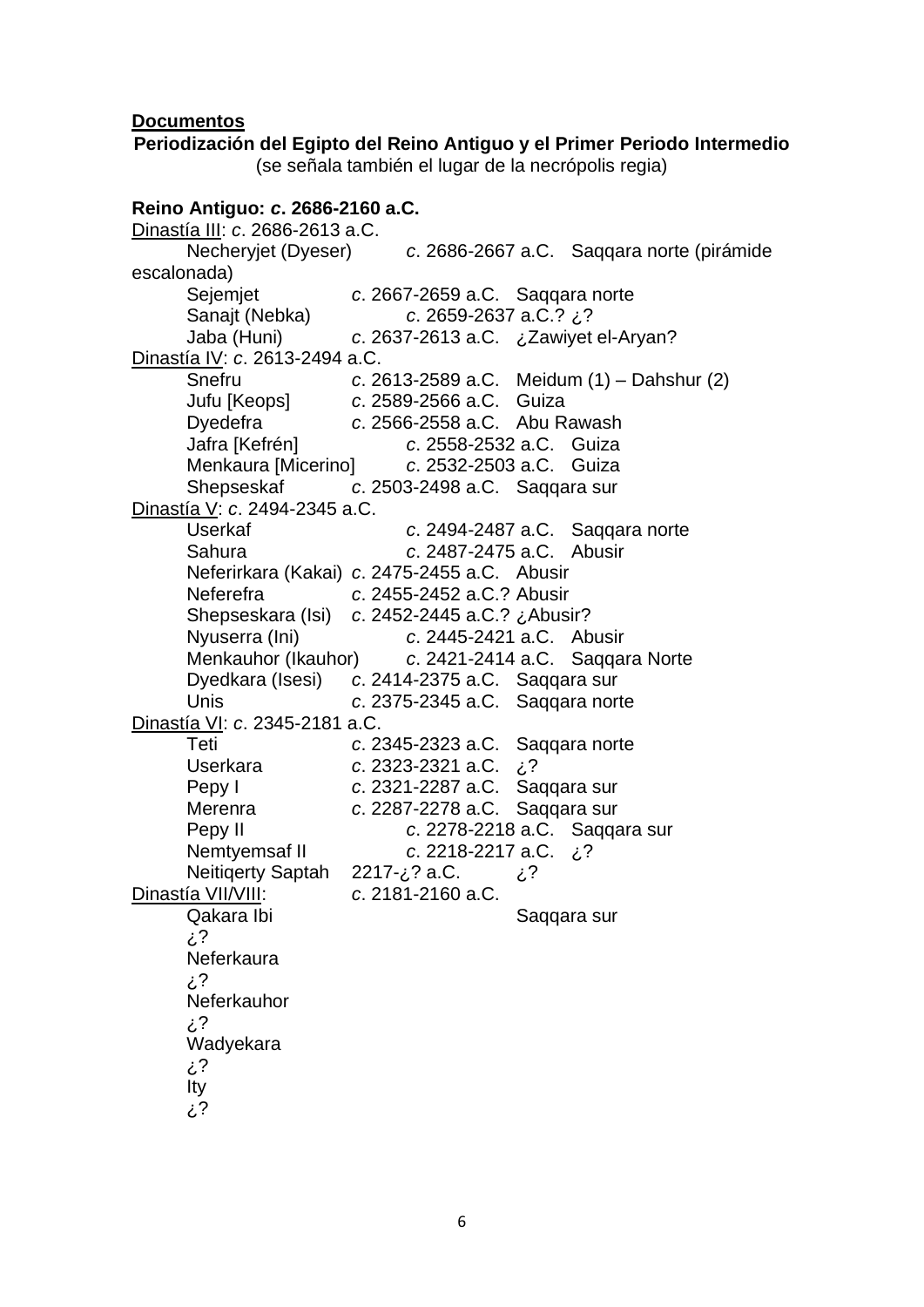### **Titulatura de Shepseskaf**





 $Hrw \check{S}pss-h(t)$ El Horus Augusto de la Corporación

 $Nbi(j)$   $\check{S}pss$ El de las Dos Señoras Augusto

 $Nbw(i)$  [...] El Áureo [...]

 $(N)$ swt Bjt(j)  $\check{S}$ pss-k3=f El Rey Dual Shepseskaf (= Su *Ka* es Augusto)

## **Titulatura de Userkaf**





 $Hrw Jr$ -m<sup>3</sup>ct El Horus Hacedor de *Maat*

 $Nb<sub>t</sub>i(i)$  Jr-m<sup>3 $\epsilon$ </sup>t El de las Dos Señoras Hacedor de *Maat*

Nbw(j) Nfr El Áureo Joven / Presente

 $(N)$ swt Bjt(j) Wsr-k3=f El Rey Dual Userkaf (= Su *Ka* es Vigoroso)

**Manetón.** Fuente: Jiménez Fernández y Jiménez Serrano 2008: 98-99. *Fragm. 18 (Sincelo, según Africano)* La V Dinastía estuvo compuesta por nueve reyes de Elefantina. Userqueres, que reinó 28 años. Sefres, 13. Neferqueres, 20. Sisires, 7. Queres, 20. Ratures, 44. Menqueres, 9. Tenqueres, 44. Onnos, 33. En total, 248 años, que, con los 1.046 de las cuatro primeras dinastías, suman 1.294 años.

## *Fragm. 19a (Sincelo, según Eusebio)*

La V Dinastía se compuso de 31 reyes de Elefantina. El primero de ellos, Otoe, fue muerto por sus guardias personales.

El cuarto, Fiops, con apenas seis años, reinó hasta los cien. Así pues, con los 1.195 considerados, las cuatro dinastías suman 1.295 años.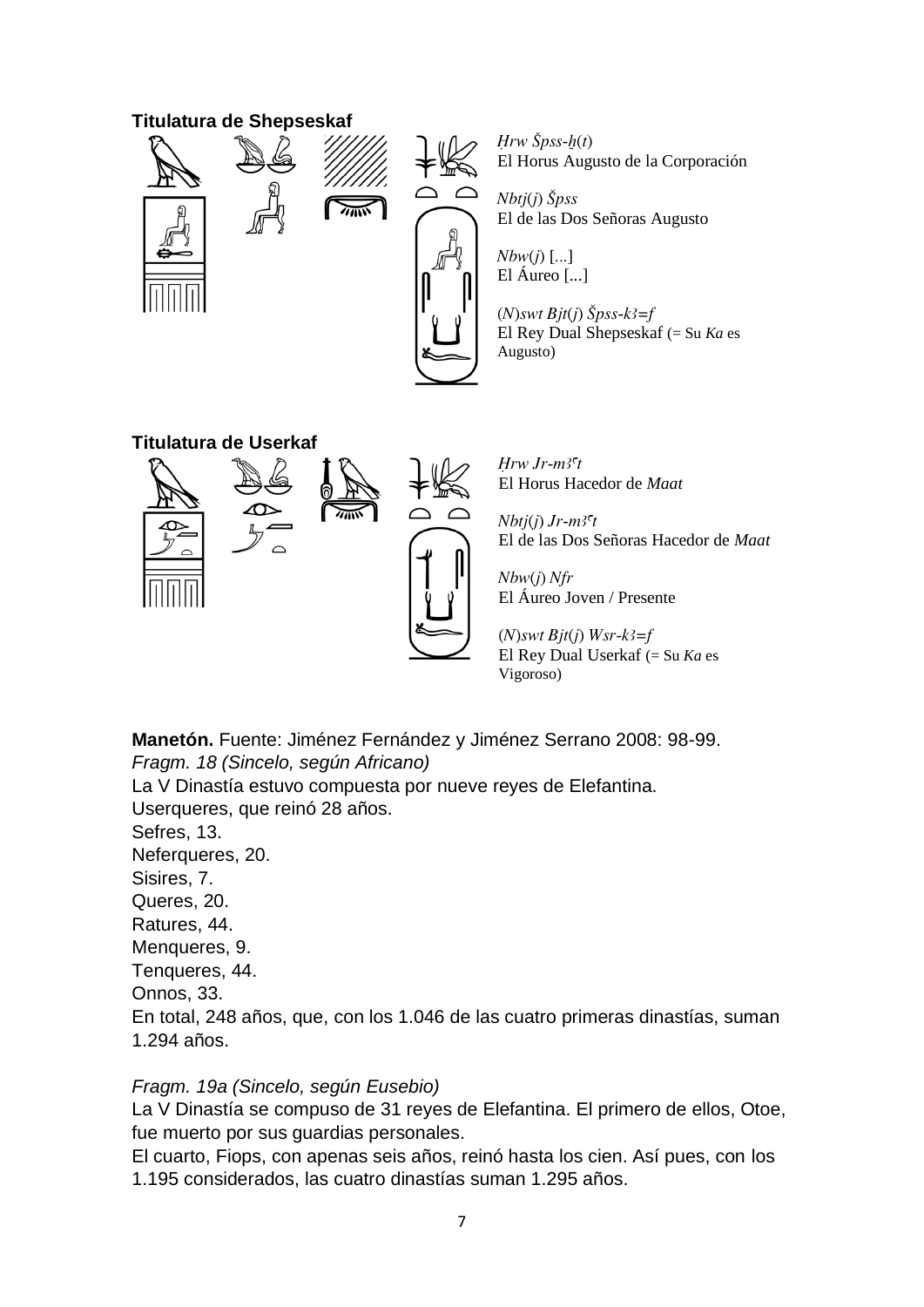## *Fragm. 19b (Crónica I, versión armenia de Eusebio)*

La V Dinastía comprendía 31 reyes de Elefantina, de los cuales el primero fue Otius, que fue asesinado por soldados de su guardia personal. El cuarto, Fiops, conservó su dignidad real desde los seis años hasta los cien.

**Entrada de Userkaf en la** *Piedra de Palermo*. Dibujo: Wilkinson 2000. Transliteración y traducción: Francisco L. Borrego Gallardo.



rnpt (n)swt bjt(j) Wsr-k3=f jr.n=f m mnw=f n |

b3w-Jwnw | t-hnqt 20 m snwjt nbt | 3ht st3t 36 rmn hsb s3 hnt ?? n(j)t Wsr-k3=f ntrw-Nhn- $R^c$  | 3ht st3t 24 | hnt ?? n(j)t Wsr-k3=f | jhw 2 zt 2 r<sup>c</sup> nb  $R^c$  | 3ht st3t 44 m sp3wt-T3-mh(w)  $Hwt-Hrw$  | 3ht st3t 44 m sp3wt-T3-mh(w) ntrw-Db<sup>c</sup>wt | 3ht st3t 54 s<sup>c</sup>h<sup>c</sup> db(3)t-hwt-ntr=f  $H3sw P(i)$ ntr | 3ht st3t 2 qd hwt-ntr=f  $Nhbt-<sup>c</sup>h-ntr-<sup>c</sup>m<sup>c</sup> t-hnqt 10 r<sup>c</sup> nb$ W3dt-Pr-nw t-hnat  $10 r<sup>c</sup>$  nb ntrw- $\zeta$ h-ntr- $\zeta$ m $\zeta$  t-hnqt 10 r $\zeta$  nb  $zp$  3 tnwt-jhw  $mh$  4 db<sup>c</sup>wj gs

Año (en que) el Rey Dual Userkaf ha hecho, como un monumento suyo, para: -Los *Bau* de Iunu: 20 (raciones) de pan y cerveza en cada fiesta del Sexto Día; una parcela de 36 + ½ + ¼ + <sup>1</sup> /<sup>8</sup> *sechat* al frente de ?? de Userkaf.

- -Los dioses del Nido de Ra: una parcela de 24 *sechat* al frente de ?? de Userkaf; 2 reses bovinas y 2 gansos cada día.
- -Ra: una parcela de 44 *sechat* en las provincias del Delta.
- -Hathor: una parcela de 44 *sechat* en las provincias del Delta.
- -Los dioses de Dyebaut: una parcela de 54 *sechat* y la erección del pedestal de su templo en Pe de (la provincia de) Jasu.
- -El dios: una parcela de 2 *sechat* y la construcción de su templo.
- -Nejbet del Pabellón del Dios del Valle: 10 (raciones) de pan y cerveza cada día.
- -Uadyet del *Per-nu*: 10 (raciones) de pan y cerveza cada día.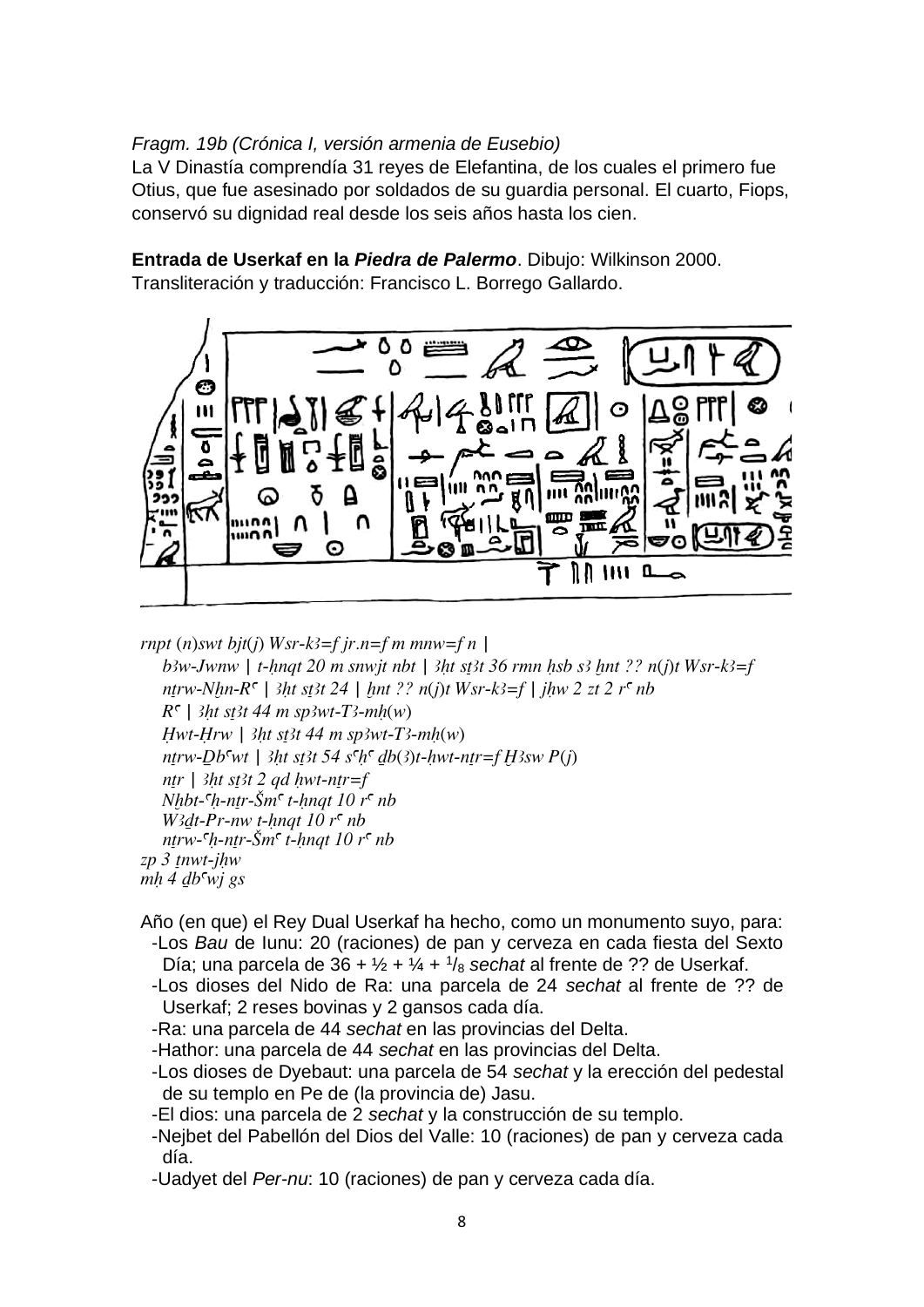-Los dioses del Pabellón del Dios del Valle: 10 (raciones) de pan y cerveza cada día.

3ª ocasión del censo de ganado mayor.

4 codos, 2 dedos y medio.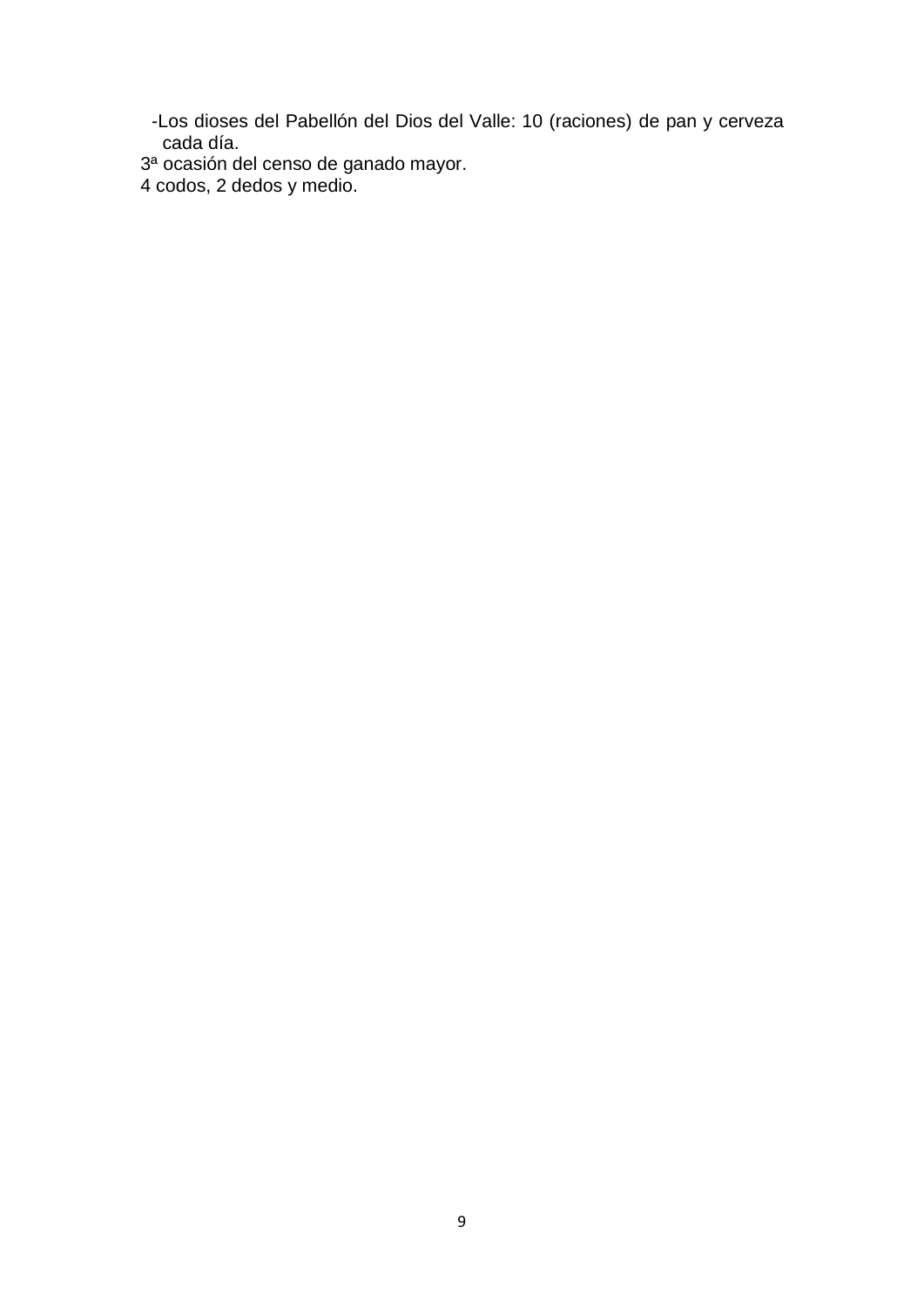**Planta de los complejos funerarios de Userkaf y de Neferhetepes en Saqqara Norte**. Fuente: Labrousse & Lauer 2000: plano.